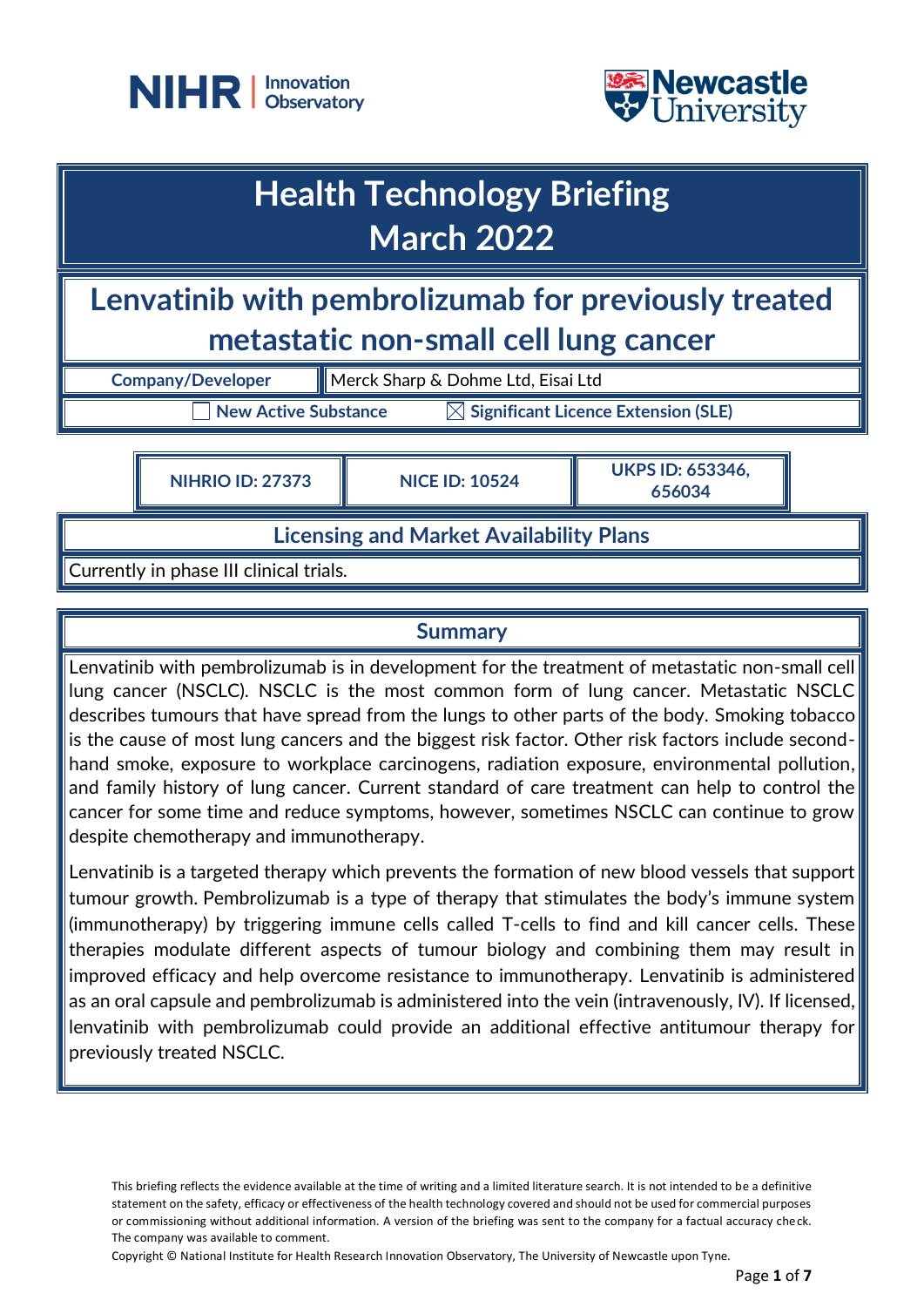



### **Proposed Indication**

 $\overline{a}$ 

Lenvatinib in combination with pembrolizumab is indicated for the treatment of metastatic non-small cell lung cancer in patients who have received platinum doublet chemotherapy and immunotherapy. 1

## **Technology**

#### **Description**

Lenvatinib (Lenvima) is a multiple receptor tyrosine kinase inhibitor (TKI) with a binding mode that selectively inhibits the kinase activities of all vascular endothelial growth factor receptors (VEGFR), in addition to other proangiogenic and oncogenic pathway-related kinases including all fibroblast growth factor receptors (FGFR), the platelet-derived growth factor (PDGF) receptor PDGFRα, KIT and RET that are involved in tumour proliferation. $^2$ 

In the phase III trial, LEAP-008 (NCT03976375), pembrolizumab 200mg will be administered every three weeks (Q3W) via intravenous (IV) infusion in combination with lenvatinib at 20mg, once daily (QD) via oral capsule.<sup>1</sup>

#### Key Innovation

Lenvatinib and pembrolizumab are both anti-tumour biological drugs with different mechanisms of action and are approved as monotherapies and in combination for several cancer indications in the UK. $^{2\text{-}4}$ 

For metastatic NSCLC, chemotherapy and immunotherapy is the standard of care. This treatment can help to control the cancer for some time and reduce symptoms, however, sometimes NSCLC can continue to grow despite chemotherapy and immunotherapy.<sup>5</sup> Evidence shows that pembrolizumab plus lenvatinib demonstrates promising efficacy in advanced tumours and greater antitumour activity has been seen with this combination than with either agent alone in the treatment of lung cancer. $^{6,7}$  This novel combination for the treatment of NSCLC could provide patients with an additional effective treatment option due to its promising antitumour profile.<sup>8</sup>

#### Regulatory & Development Status

Lenvatinib (Lenvima) in combination with pembrolizumab is currently licensed in the UK for the treatment of adult patients with advanced or recurrent endometrial carcinoma who have disease progression on or following prior treatment with a platinum-containing therapy in any setting and are not candidates for curative surgery or radiation.<sup>9</sup> Lenvatinib (Kisplyx) in combination with pembrolizumab is also licensed for the first line treatment of adults with advanced renal cell carcinoma. <sup>4</sup> The combination is currently undergoing appraisal from the National Institute for Health and Care Excellence (NICE) for both indications. 10,11

Lenvatinib (Lenvima) is currently licensed as a monotherapy for differentiated thyroid carcinoma and hepatocellular carcinoma. Lenvatinib (Kisplyx) is also licensed in combination with everolimus for advanced renal cell carcinoma following one prior endothelial growth factor-targeted therapy.<sup>12</sup>

Lenvatinib in combination with pembrolizumab is in phase II/III clinical development for the following indications:13,14

- Melanoma
- Head and neck squamous cell carcinoma
- Gastric cancer
- Oesophageal cancer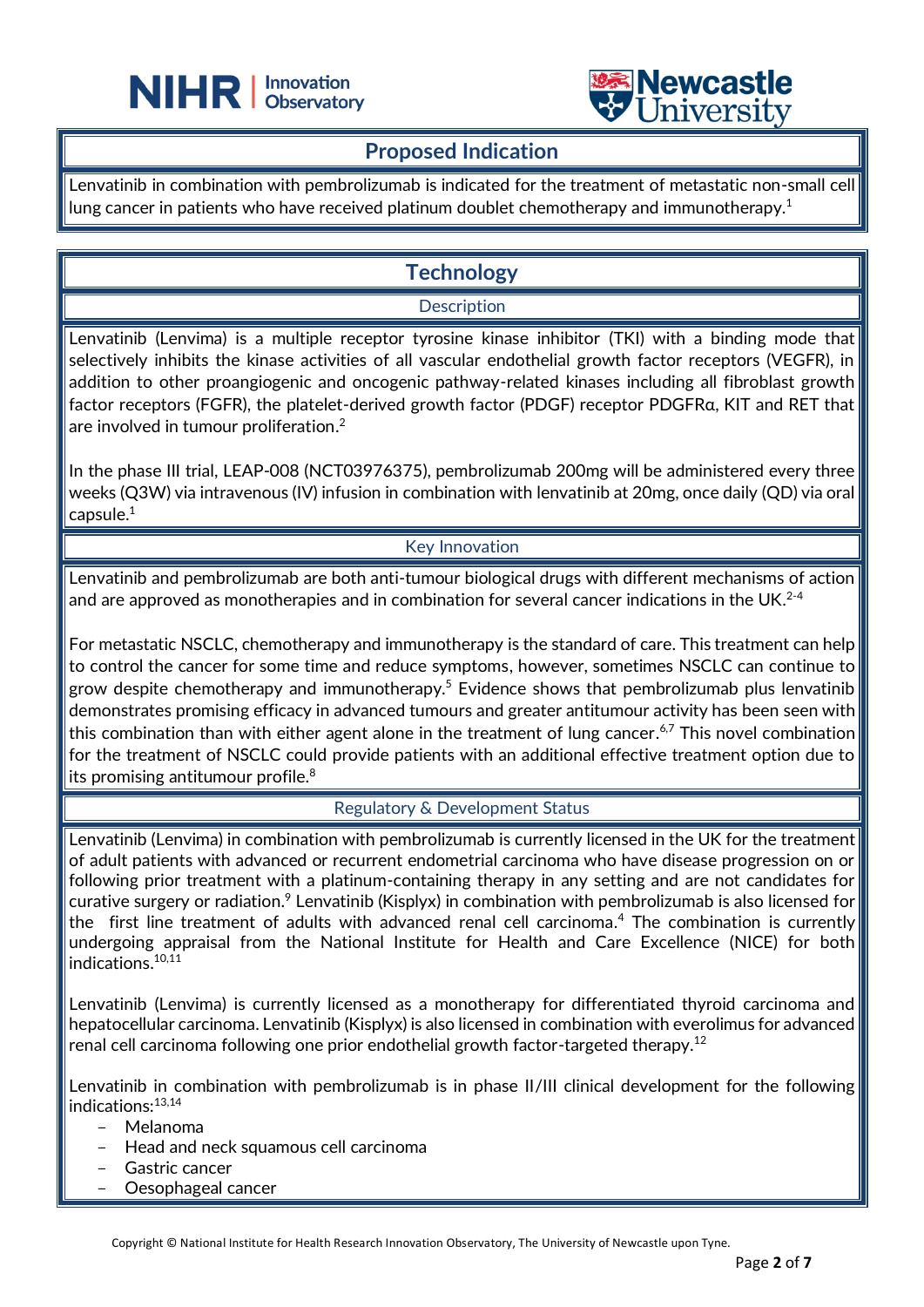



- Colorectal cancer
- Biliary tract cancer
- Glioblastoma
- Pancreatic cancer
- Prostate cancer
- Small cell lung cancer

## **Patient Group**

#### Disease Area and Clinical Need

NSCLC is the most common form of lung cancer. Around 80 to 85% of lung cancer cases in the UK are NSCLC. The three main types are adenocarcinoma, squamous cell carcinoma and large cell carcinoma.<sup>15</sup> Smoking tobacco is the cause of most lung cancers and the biggest risk factor. Other risk factors include second-hand smoke, exposure to workplace chemicals, radiation exposure, air pollution and family history of lung cancer.<sup>16</sup> Symptoms of lung cancer include a cough, repeated chest infections, breathlessness, unexplained pain, weight loss or tiredness. However, lung cancer may not always have symptoms early on. Sometimes it is found by chance when a person is having tests for another condition.<sup>17</sup>

Lung cancer is the third most common cancer in the UK, accounting for 13% of all new cancer cases. <sup>18</sup> In 2020/21 there were 86,043 hospital admissions with primary diagnosis malignant neoplasm of bronchus and lung (ICD-10 code C34), and 103,856 finished consultant episodes (FCEs), resulting in 170,030 FCE bed days and 62,688 day cases.<sup>19</sup> There are around 35,100 lung cancer deaths in the UK every year and in England between 2013 and 2017, the age-standardised net lung cancer survival for stage IV was 19.3% at one year and 2.9% at five years. $^{\rm 18,20}$ 

#### Recommended Treatment Options

Treatment for lung cancer includes surgery, chemotherapy, radiotherapy, immunotherapy, and other targeted therapy drugs. People may be offered one or more different treatments depending on the stage, histology and type of lung cancer as well as their general health. $^{21}$ 

For previously treated advanced non-squamous cell NSCLC with PD L1  $>$  50%, NICE recommends:<sup>22</sup>

- Nintedanib in combination with docetaxel or docetaxel monotherapy if there has been treatment progression after first-line chemotherapy with pembrolizumab combination
- On progression after pembrolizumab monotherapy, pemetrexed with carboplatin or other platinum doublet chemotherapy
- Pemetrexed when patient's disease has not progressed immediately after 4 cycles of pemetrexed and cisplatin induction therapy and their ECOG performance status is 0 or 1 at the start of maintenance treatment or following platinum-based chemotherapy

For previously treated advanced non-squamous cell NSCLC with PD L1 < 50%, NICE recommends:  $^{22}$ 

- Nintedanib in combination with docetaxel or docetaxel monotherapy if there has been treatment progression after first-line chemotherapy with pembrolizumab combination or atezolizumab combination
- Pemetrexed when patient's disease has not progressed immediately after 4 cycles of pemetrexed and cisplatin induction therapy and their ECOG performance status is 0 or 1 at the start of maintenance treatment or following platinum-based chemotherapy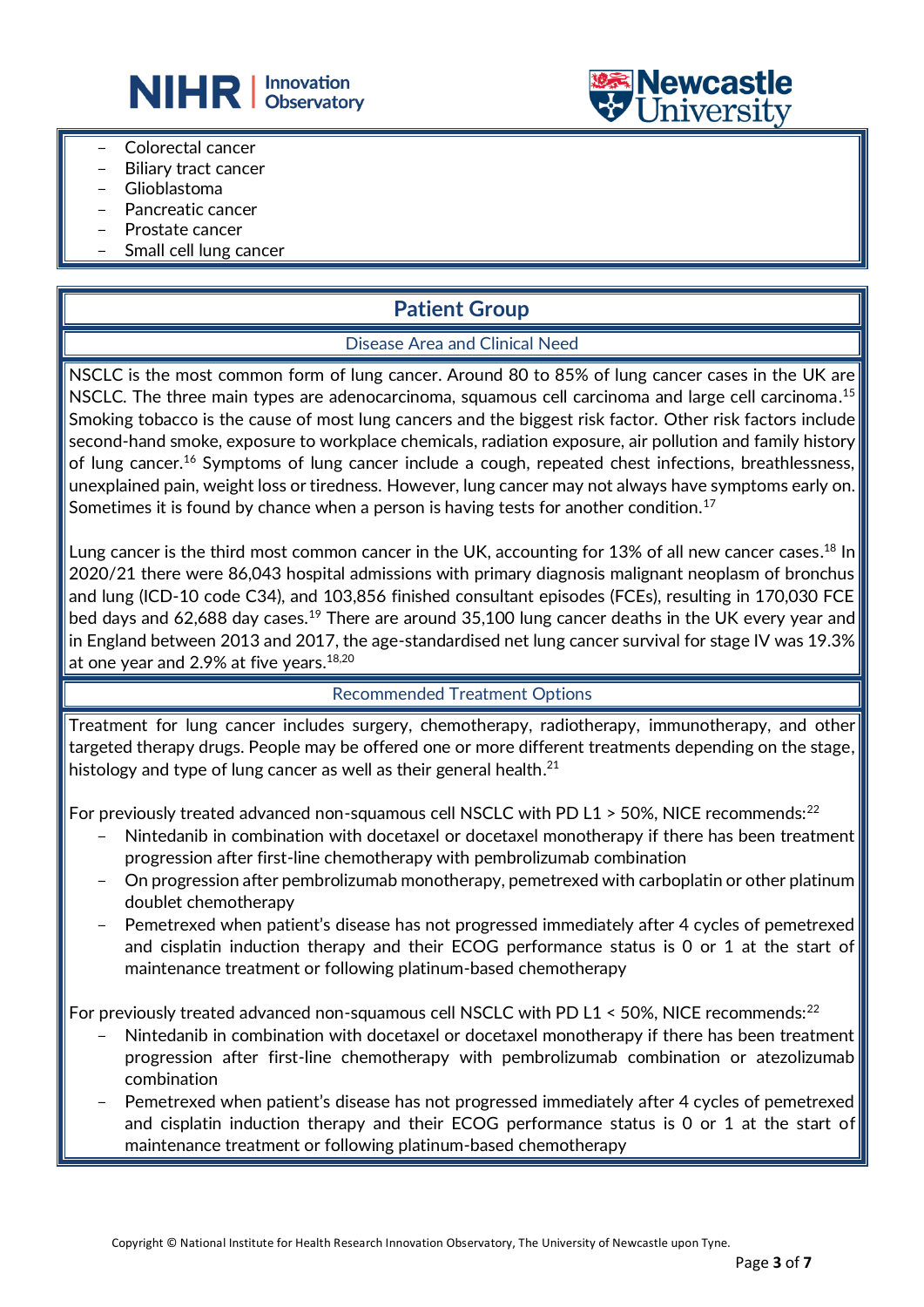



- Atezolizumab for PD L1 negative tumours in adults who have had chemotherapy (and targeted treatment if they have an EGFR- or ALK-positive tumour) if atezolizumab is stopped at 2 years of uninterrupted treatment or earlier if the disease progresses
- Nivolumab for PD-L1 positive tumours after chemotherapy if it is stopped at 2 years of uninterrupted treatment, or earlier if their disease progresses, and the patient has not had a PD-1 or PD-L1 inhibitor before
- Pembrolizumab for PD-L1-positive tumours in adults who have had at least one chemotherapy (and targeted treatment if they have an epidermal growth factor receptor [EGFR]- or anaplastic lymphoma kinase [ALK]‑positive tumour) if it is stopped at 2 years of uninterrupted treatment and no documented disease progression

For previously treated advanced squamous cell NSCLC, NICE recommends:<sup>22</sup>

 $\overline{a}$ 

- Gemcitabine or vinorelbine and cisplatin or carboplatin if there has been progression after treatment with pembrolizumab (PD L1 > 50%)
- Atezolizumab, nivolumab or pembrolizumab if there has been progression after first-line chemotherapy (PD L1 < 50%)
- Docetaxel monotherapy if there has been progression after first-line chemotherapy

| <b>Clinical Trial Information</b> |                                                                                                                                                                                                                                                                                                                                                                                                                                                                                                                                                                                  |
|-----------------------------------|----------------------------------------------------------------------------------------------------------------------------------------------------------------------------------------------------------------------------------------------------------------------------------------------------------------------------------------------------------------------------------------------------------------------------------------------------------------------------------------------------------------------------------------------------------------------------------|
| <b>Trial</b>                      | LEAP-008; NCT03976375; 2018-003791-12; A Phase 3, Multicenter,<br>Randomized, Open-label Trial to Compare the Efficacy and Safety of<br>Pembrolizumab (MK-3475) in Combination With Lenvatinib (E7080/MK-7902)<br>Versus Docetaxel in Previously Treated Participants With Metastatic Non-small<br>Cell Lung Cancer (NSCLC) and Progressive Disease (PD) After Platinum Doublet<br>Chemotherapy and Immunotherapy (LEAP-008)<br><b>Phase III- Recruiting</b><br><b>Location(s):</b> 7 EU countries, UK, USA, Canada, and other countries<br>Primary completion date: August 2023 |
| <b>Trial Design</b>               | Randomised, parallel assignment, open label                                                                                                                                                                                                                                                                                                                                                                                                                                                                                                                                      |
| Population                        | N=405 (planned); subjects with confirmed diagnosis of metastatic squamous or<br>non-squamous NSCLC; has progressive disease on treatment with one prior<br>anti-PD-1/PD-L1 monoclonal antibody and during/after platinum doublet<br>chemotherapy; aged 18 years and older                                                                                                                                                                                                                                                                                                        |
| Intervention(s)                   | Pembrolizumab IV and lenvatinib (oral capsules) or lenvatinib monotherapy                                                                                                                                                                                                                                                                                                                                                                                                                                                                                                        |
| Comparator(s)                     | IV infusion of docetaxel                                                                                                                                                                                                                                                                                                                                                                                                                                                                                                                                                         |
| Outcome(s)                        | Primary outcomes:<br>Overall Survival (OS) [Time frame: up to ~48 months]<br>Progression-free Survival (PFS) per response evaluation criteria in solid<br>tumours version 1.1 (RECIST 1.1) [Time frame: up to ~36 months]<br>See trial record for full list of other outcomes                                                                                                                                                                                                                                                                                                    |
| Results (efficacy)                |                                                                                                                                                                                                                                                                                                                                                                                                                                                                                                                                                                                  |
| Results (safety)                  |                                                                                                                                                                                                                                                                                                                                                                                                                                                                                                                                                                                  |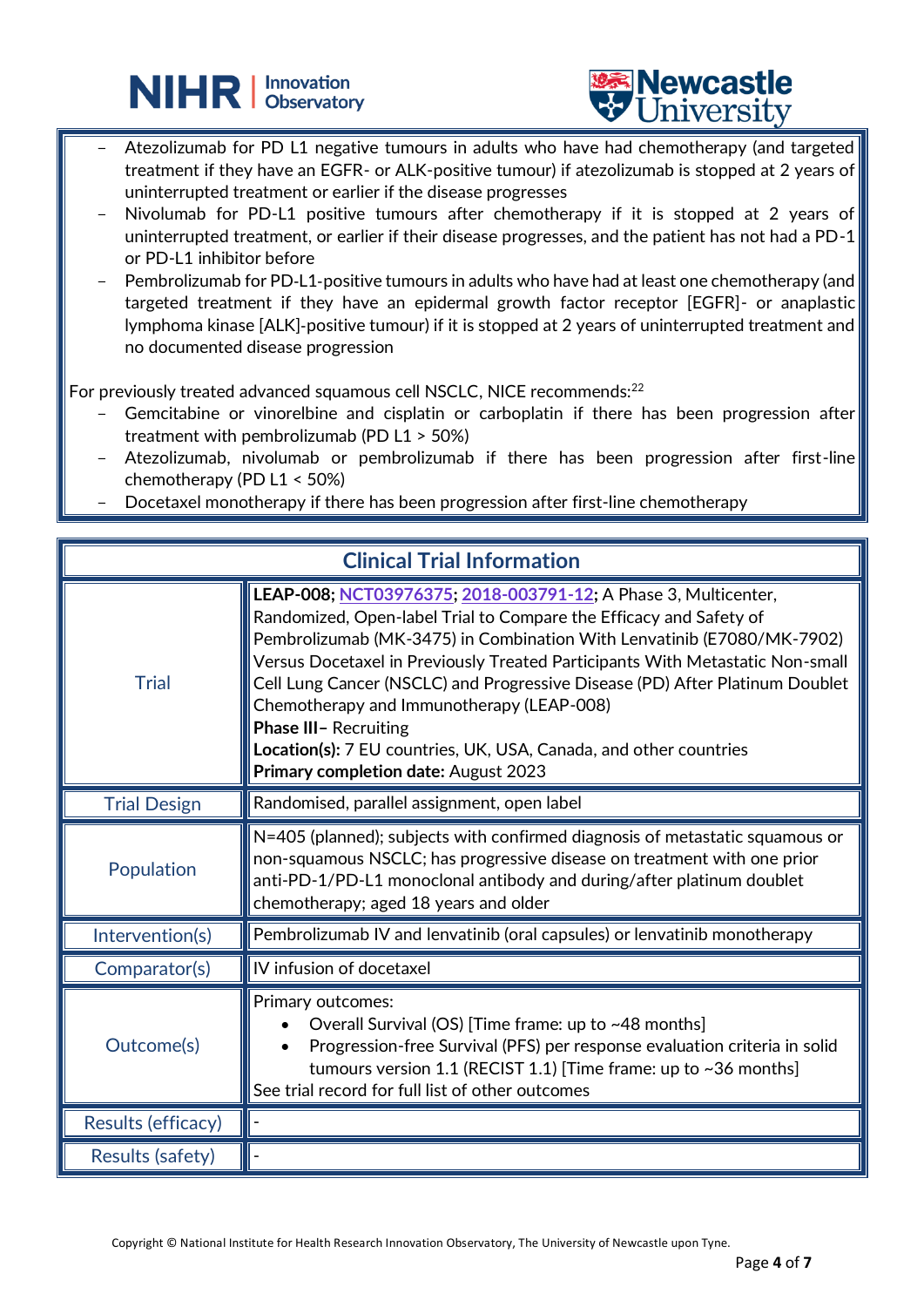



## **Estimated Cost**

 $\overline{a}$ 

Lenvatinib is already marketed in the UK. The NHS indicative price for 4mg and 10mg capsules (30 units) is £1,437.<sup>23</sup>

Pembrolizumab is already marketed in the UK. The NHS indicative price for a 100mg/4 ml concentrate of solution for infusion vial costs £2,630. 24

| <b>Relevant Guidance</b>                                                                                                                                                                                                                                                                                                                                                                                                                                                                                                                                                                                                                                                                                                                                                                                                                                                                                                                                                                                                                                                                                                                                                                                                                                                                                                                                                                                                                                                                                                                             |  |  |
|------------------------------------------------------------------------------------------------------------------------------------------------------------------------------------------------------------------------------------------------------------------------------------------------------------------------------------------------------------------------------------------------------------------------------------------------------------------------------------------------------------------------------------------------------------------------------------------------------------------------------------------------------------------------------------------------------------------------------------------------------------------------------------------------------------------------------------------------------------------------------------------------------------------------------------------------------------------------------------------------------------------------------------------------------------------------------------------------------------------------------------------------------------------------------------------------------------------------------------------------------------------------------------------------------------------------------------------------------------------------------------------------------------------------------------------------------------------------------------------------------------------------------------------------------|--|--|
| <b>NICE Guidance</b>                                                                                                                                                                                                                                                                                                                                                                                                                                                                                                                                                                                                                                                                                                                                                                                                                                                                                                                                                                                                                                                                                                                                                                                                                                                                                                                                                                                                                                                                                                                                 |  |  |
| NICE technology appraisal. Nivolumab for advanced non-squamous non-small-cell lung cancer<br>$\bullet$<br>after chemotherapy (TA713). July 2021.<br>NICE technology appraisal. Nivolumab for advanced squamous non-small-cell lung cancer after<br>chemotherapy (TA655). October 2020.<br>NICE technology appraisal. Atezolizumab for treating locally advanced or metastatic non-small-cell<br>lung cancer after chemotherapy (TA520). May 2018.<br>NICE technology appraisal. Pembrolizumab for treating PD-L1-positive non-small-cell lung cancer<br>$\bullet$<br>after chemotherapy (TA428). September 2017.<br>NICE technology appraisal. Ramucirumab for previously treated locally advanced or metastatic<br>٠<br>non-small-cell lung cancer (TA403). August 2016.<br>NICE technology appraisal. Erlotinib and gefitinib for treating non-small-cell lung cancer that has<br>progressed after prior chemotherapy (TA374). December 2015.<br>NICE technology appraisal. Nintedanib for previously treated locally advanced, metastatic, or<br>locally recurrent non-small-cell lung cancer (TA347). July 2015.<br>NICE technology appraisal guidance. Pemetrexed for the treatment of non-small-cell lung cancer<br>(TA124). August 2007.<br>NICE guideline. Lung cancer: diagnosis and management (NG122). March 2019.<br>NICE quality standard. Lung cancer in adults (QS17). March 2012.<br>NICE interventional procedures guidance. Percutaneous radiofrequency ablation for primary or<br>secondary lung cancers (IPG372). December 2010. |  |  |
| NHS England (Policy/Commissioning) Guidance                                                                                                                                                                                                                                                                                                                                                                                                                                                                                                                                                                                                                                                                                                                                                                                                                                                                                                                                                                                                                                                                                                                                                                                                                                                                                                                                                                                                                                                                                                          |  |  |
| NHS England. 2013/14 NHS Standard Contract for Cancer: Chemotherapy (Adult). B15/S/a.<br>NHS England. 2013/14 NHS Standard Contract for Cancer: Radiotherapy (All Ages). B01/S/a                                                                                                                                                                                                                                                                                                                                                                                                                                                                                                                                                                                                                                                                                                                                                                                                                                                                                                                                                                                                                                                                                                                                                                                                                                                                                                                                                                     |  |  |
| <b>Other Guidance</b>                                                                                                                                                                                                                                                                                                                                                                                                                                                                                                                                                                                                                                                                                                                                                                                                                                                                                                                                                                                                                                                                                                                                                                                                                                                                                                                                                                                                                                                                                                                                |  |  |
| NCCN Guidelines Insights: Non-Small Cell Lung Cancer, Version 2. 2021. <sup>25</sup><br>$\bullet$<br>European Society for Medical Oncology (ESMO). Metastatic Non-Small-Cell Lung Cancer: ESMO<br>Clinical Practice Guidelines for diagnosis, treatment and follow-up. 2019. <sup>26</sup><br>Scottish Intercollegiate Guideline Network (SIGN). Management of lung cancer. 2014. <sup>27</sup>                                                                                                                                                                                                                                                                                                                                                                                                                                                                                                                                                                                                                                                                                                                                                                                                                                                                                                                                                                                                                                                                                                                                                      |  |  |
| <b>Additional Information</b>                                                                                                                                                                                                                                                                                                                                                                                                                                                                                                                                                                                                                                                                                                                                                                                                                                                                                                                                                                                                                                                                                                                                                                                                                                                                                                                                                                                                                                                                                                                        |  |  |

**References**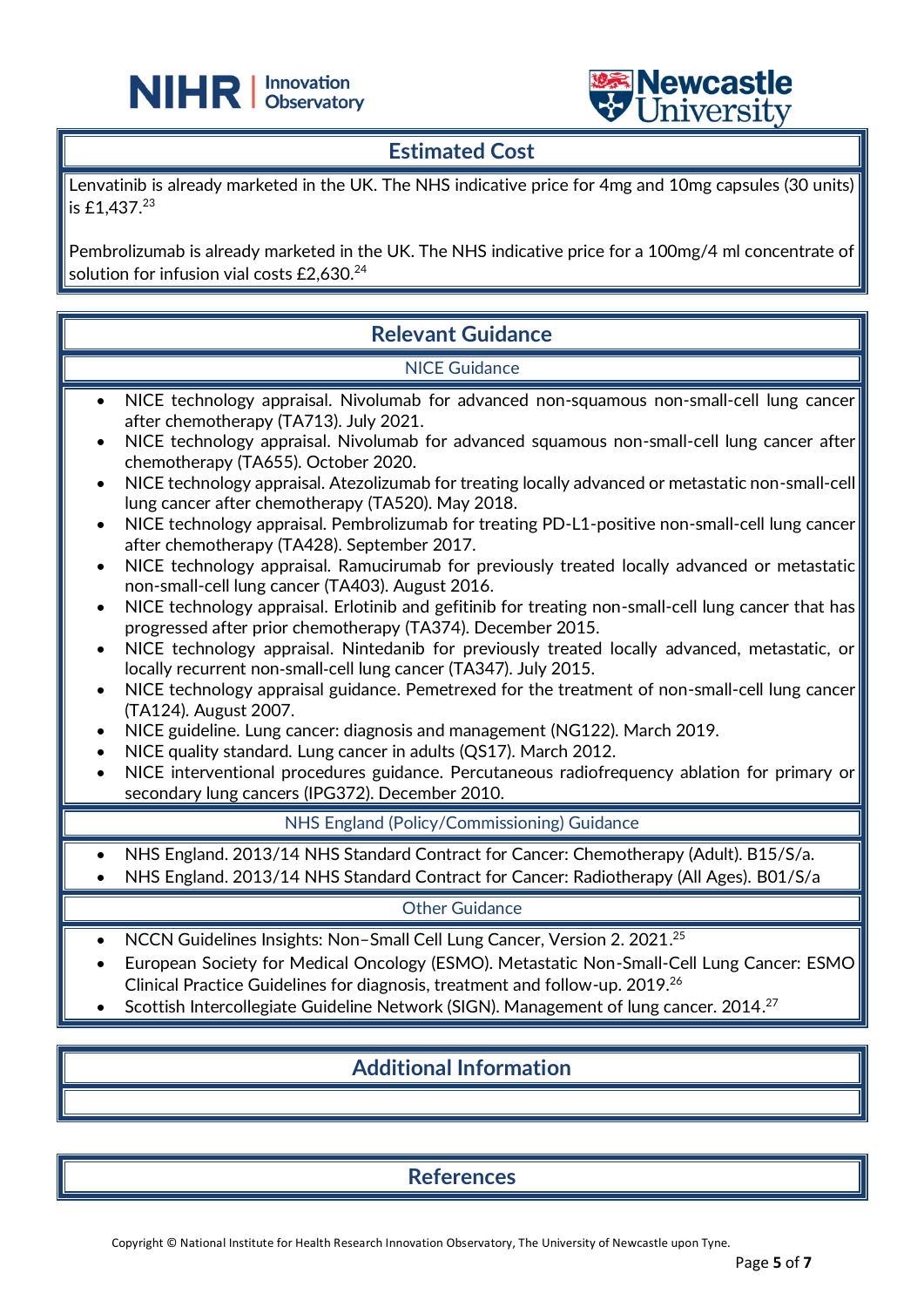# **NIHR** | Innovation



- 1 Clinicaltrials.gov. *Efficacy and Safety of Pembrolizumab (MK-3475) With Lenvatinib (E7080/MK-7902) vs. Docetaxel in Participants With Metastatic Non-Small Cell Lung Cancer (NSCLC) and Progressive Disease (PD) After Platinum Doublet Chemotherapy and Immunotherapy (MK-7902-008/E7080-G000-316/LEAP-008)*. *Trial ID: NCT03976375*. 2019. Available from[: https://clinicaltrials.gov/ct2/show/NCT03976375](https://clinicaltrials.gov/ct2/show/NCT03976375) [Accessed 24 March 2022].
- 2 Electronic Medicines Compendium. *Lenvima 4 mg hard capsules.* 2021. Available from: <https://www.medicines.org.uk/emc/product/6840/smpc> [Accessed 24 January 2022].
- 3 Electronic Medicines Compendium. *Keytruda 25 mg/mL concentrate for solution for infusion.* 2021. Available from:<https://www.medicines.org.uk/emc/product/2498/smpc> [Accessed 24 January 2022].
- 4 Electronic Medicines Compendium. *Kisplyx 4mg hard capsules.* 2021. Available from: <https://www.medicines.org.uk/emc/product/7380/smpc#gref> [Accessed 9 March 2022].
- 5 Cancer Research UK. *A trial of pembrolizumab and lenvatinib for people who have had treatment for non small cell lung cancer.* 2019. Available from: [https://www.cancerresearchuk.org/a-trial-pembrolizumab-lenvatinib-people-have-had](https://www.cancerresearchuk.org/a-trial-pembrolizumab-lenvatinib-people-have-had-treatment-non-small-cell-lung-cancer-leap-008#undefined)[treatment-non-small-cell-lung-cancer-leap-008#undefined](https://www.cancerresearchuk.org/a-trial-pembrolizumab-lenvatinib-people-have-had-treatment-non-small-cell-lung-cancer-leap-008#undefined) [Accessed 24 January 2022].
- 6 Mo D-C, Luo P-H, Huang S-X, Wang H-L, Huang J-F. Safety and efficacy of pembrolizumab plus lenvatinib versus pembrolizumab and lenvatinib monotherapies in cancers: A systematic review. *International Immunopharmacology*. 2021;91:107281. Available from: [https://pubmed.ncbi.nlm.nih.gov/33338862/.](https://pubmed.ncbi.nlm.nih.gov/33338862/)
- 7 Taylor M, Dutcus C, Schmidt E, Bagulho T, Li D, Shumaker R, et al. A phase 1b trial of lenvatinib (LEN) plus pembrolizumab (PEM) in patients with selected solid tumors. *Annals of Oncology*. 2016;27:vi267. Available from: [https://doi.org/10.1093/annonc/mdw373.04.](https://doi.org/10.1093/annonc/mdw373.04)
- 8 Taylor MH, Lee C-H, Makker V, Rasco D, Dutcus CE, Wu J, et al. Phase IB/II Trial of Lenvatinib Plus Pembrolizumab in Patients With Advanced Renal Cell Carcinoma, Endometrial Cancer, and Other Selected Advanced Solid Tumors. *Journal of clinical oncology : official journal of the American Society of Clinical Oncology*. 2020;38(11):1154-63. Available from: [https://doi.org/10.1200/JCO.19.01598.](https://doi.org/10.1200/JCO.19.01598)
- 9 Electronic Medicines Compendium. *Lenvima 10 mg hard capsules.* 2021. Available from: <https://www.medicines.org.uk/emc/product/7880/smpc> [Accessed 9 March 2022].
- 10 National Institute for Health and Care Excellence. *Pembrolizumab with lenvatinib for previously treated advanced, metastatic or recurrent endometrial cancer* (*GID-TA10692)*. Last Update Date: Available from[: https://www.nice.org.uk/guidance/indevelopment/gid](https://www.nice.org.uk/guidance/indevelopment/gid-ta10692)[ta10692](https://www.nice.org.uk/guidance/indevelopment/gid-ta10692) [Accessed 24 January 2022].
- 11 National Institute for Health and Care Excellence. *Lenvatinib with pembrolizumab for untreated advanced renal cell carcinoma* (*GID-TA10629)*. Last Update Date: Available from: <https://www.nice.org.uk/guidance/indevelopment/gid-ta10629> [Accessed 9 March 2022].
- 12 National Institute for Health and Care Excellence. *Lenvatinib.* Available from: <https://bnf.nice.org.uk/drug/lenvatinib.html#cautions> [Accessed 7 February 2022].
- 13 Merck Sharp & Dohme. *Product pipeline.* 2021. Available from: <https://www.msd.com/research/product-pipeline/> [Accessed 7 February 2022].
- 14 Clinicaltrials.gov. *Search of: lenvatinib and pembrolizumab.* 2022. Available from: [https://www.clinicaltrials.gov/ct2/results?cond=&term=lenvatinib+and+pembrolizumab&ty](https://www.clinicaltrials.gov/ct2/results?cond=&term=lenvatinib+and+pembrolizumab&type=&rslt=&recrs=b&recrs=a&recrs=f&recrs=d&recrs=e&age_v=&gndr=&intr=&titles=&outc=&spons=&lead=&id=&cntry=&state=&city=&dist=&locn=&phase=1&phase=2&rsub=&strd_s=&strd_e=&prcd_s=&prcd_e=&sfpd_s=&sfpd_e=&rfpd_s=&rfpd_e=&lupd_s=&lupd_e=&sort) [pe=&rslt=&recrs=b&recrs=a&recrs=f&recrs=d&recrs=e&age\\_v=&gndr=&intr=&titles=&outc=](https://www.clinicaltrials.gov/ct2/results?cond=&term=lenvatinib+and+pembrolizumab&type=&rslt=&recrs=b&recrs=a&recrs=f&recrs=d&recrs=e&age_v=&gndr=&intr=&titles=&outc=&spons=&lead=&id=&cntry=&state=&city=&dist=&locn=&phase=1&phase=2&rsub=&strd_s=&strd_e=&prcd_s=&prcd_e=&sfpd_s=&sfpd_e=&rfpd_s=&rfpd_e=&lupd_s=&lupd_e=&sort) [&spons=&lead=&id=&cntry=&state=&city=&dist=&locn=&phase=1&phase=2&rsub=&strd\\_s](https://www.clinicaltrials.gov/ct2/results?cond=&term=lenvatinib+and+pembrolizumab&type=&rslt=&recrs=b&recrs=a&recrs=f&recrs=d&recrs=e&age_v=&gndr=&intr=&titles=&outc=&spons=&lead=&id=&cntry=&state=&city=&dist=&locn=&phase=1&phase=2&rsub=&strd_s=&strd_e=&prcd_s=&prcd_e=&sfpd_s=&sfpd_e=&rfpd_s=&rfpd_e=&lupd_s=&lupd_e=&sort) [=&strd\\_e=&prcd\\_s=&prcd\\_e=&sfpd\\_s=&sfpd\\_e=&rfpd\\_s=&rfpd\\_e=&lupd\\_s=&lupd\\_e=&sort](https://www.clinicaltrials.gov/ct2/results?cond=&term=lenvatinib+and+pembrolizumab&type=&rslt=&recrs=b&recrs=a&recrs=f&recrs=d&recrs=e&age_v=&gndr=&intr=&titles=&outc=&spons=&lead=&id=&cntry=&state=&city=&dist=&locn=&phase=1&phase=2&rsub=&strd_s=&strd_e=&prcd_s=&prcd_e=&sfpd_s=&sfpd_e=&rfpd_s=&rfpd_e=&lupd_s=&lupd_e=&sort) = [Accessed 17 February 2022].
- 15 Cancer Research UK. *Types of lung cancer.* 2020. Available from: <https://www.cancerresearchuk.org/about-cancer/lung-cancer/stages-types-grades/types> [Accessed 24 January 2022].